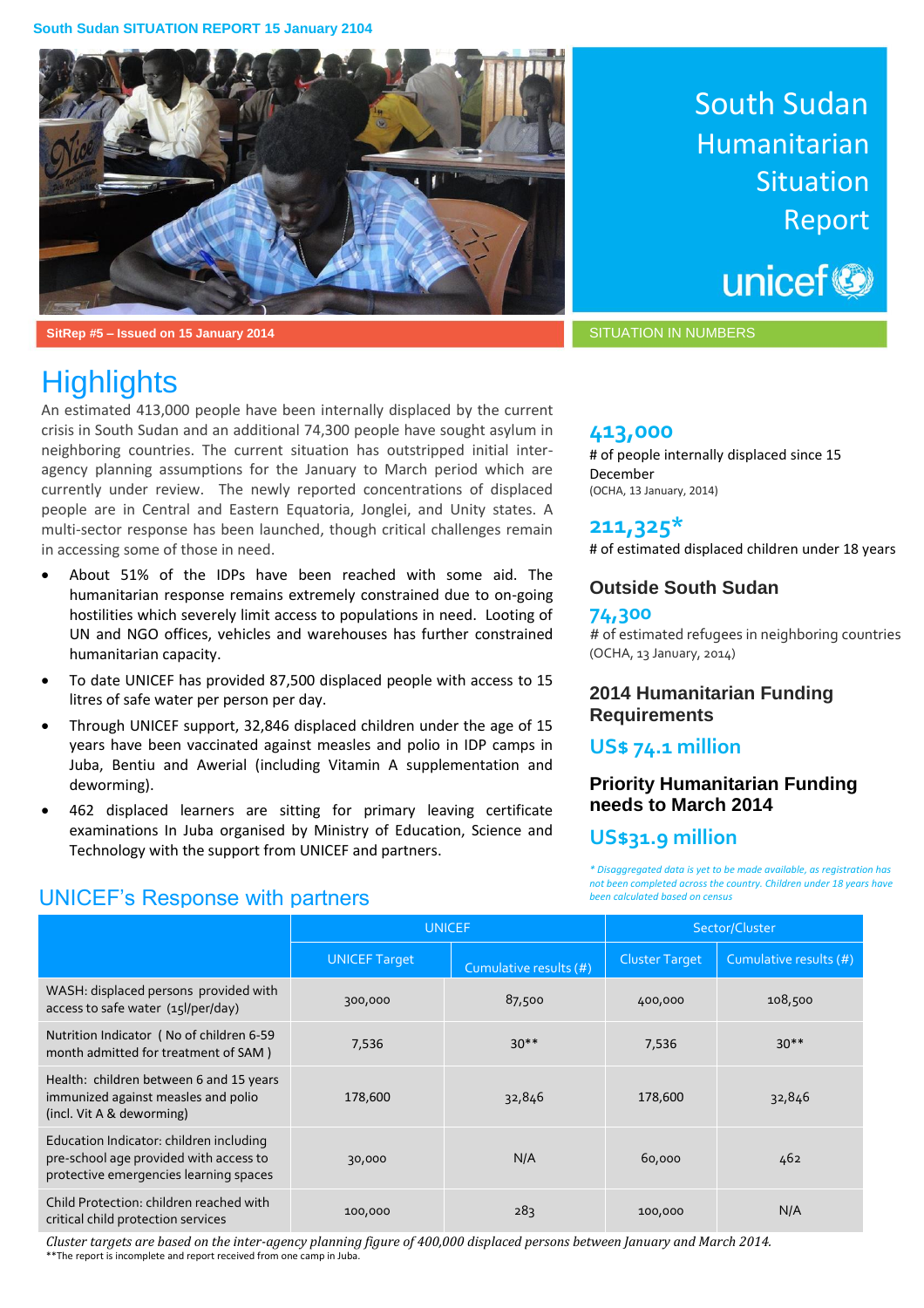# **South Sudan SITUATION REPORT 15 January 2104** Situation Overview & Humanitarian Needs

Fighting continued despite ongoing cease fire talks in Addis Ababa, with heavy fighting being reported in Bor (Jonglei State), Bentiu (Unity State) and Malakal (Upper Nile

State) and intermittent clashes in Central Equatoria. Overall it is estimated that 413,000 people have been displaced internally since hostilities began on 15 December, 2013, with an estimated 66,500

people taking refuge in UN premises.

The number of South Sudanese seeking asylum in neighboring countries is 74,300. This number will likely continue to grow, as some 4,000-5,000 people are crossing into Uganda daily, according to UNHCR.

Health partners have reported over 2,600 people with gunshot wounds had been treated in health facilities across the country since the start of the crisis. The total number of casualties is likely to be far higher and research by the International Crisis Group estimates that 10,000 people have been killed.The recent fighting in Bentiu forced some agencies to relocate their staff, leaving a gap in health services. UNICEF was able to continue to provide some health services.



UNICEF Representative and staff loading WASH supplies to support IDPs in Malakal



Source: OCHA-South Sudan Crisis Situation Report, 13 January 2014

The provision of water meets SPHERE standards in the 2 camps in Juba and the sanitation and hygiene is improving. There remain serious concerns about space with 400 new arrivals each day and the risk of waterborne diseases remains high despite on-going efforts to extend the site at UN House.

Integrated Education in Emergencies (EiE) interventions are critically needed so that affected children and youth are occupied with meaningful recreational activities and able to resume learning activities. In Juba, CCCM cluster has reported 7,814 children aged between 3 and 18 including 50 % girls are residing in UNMISS Tomping. The immediate focus is to provide emergency learning spaces, education supplies, life skills and psychosocial support as well as lifesaving awareness campaigns.

In Juba, Malakal and Awerial, inter-camp and family reunification for separated and unaccompanied children remains a challenge. There are concerns related to vulnerability of children and women to the violence especially from young men during the night due to poor lightening system in the camps.

UNHAS flights are still not able to reach Bor and aid supplies are reaching critically low levels, especially water and food. The humanitarian response related to vaccination campaigns, WASH and Child Protection activities are on-going in Malakal but

situation remains tense with the fresh fighting started the early hours of 14 January, 2014.

# **Humanitarian leadership and coordination**

UNICEF leads the WASH, Nutrition, Education clusters as well as the Child protection sub-cluster and, supports the core supplies pipelines for Education, WASH and Nutrition. Within the Health cluster, led by WHO, UNICEF provides leadership in vaccination, communication and social mobilization. UNICEF participated in two Inter Agency Rapid Needs Assessments (IARNA) to the IDP camps in Bentiu (Unity State) on the 5-6 January 2014 and in Yirol East, Yirol West and Rumbek Centre Counties (Lakes State). In Bentiu, an estimated 7,000 to 8,000 civilians are currently living inside UNMISS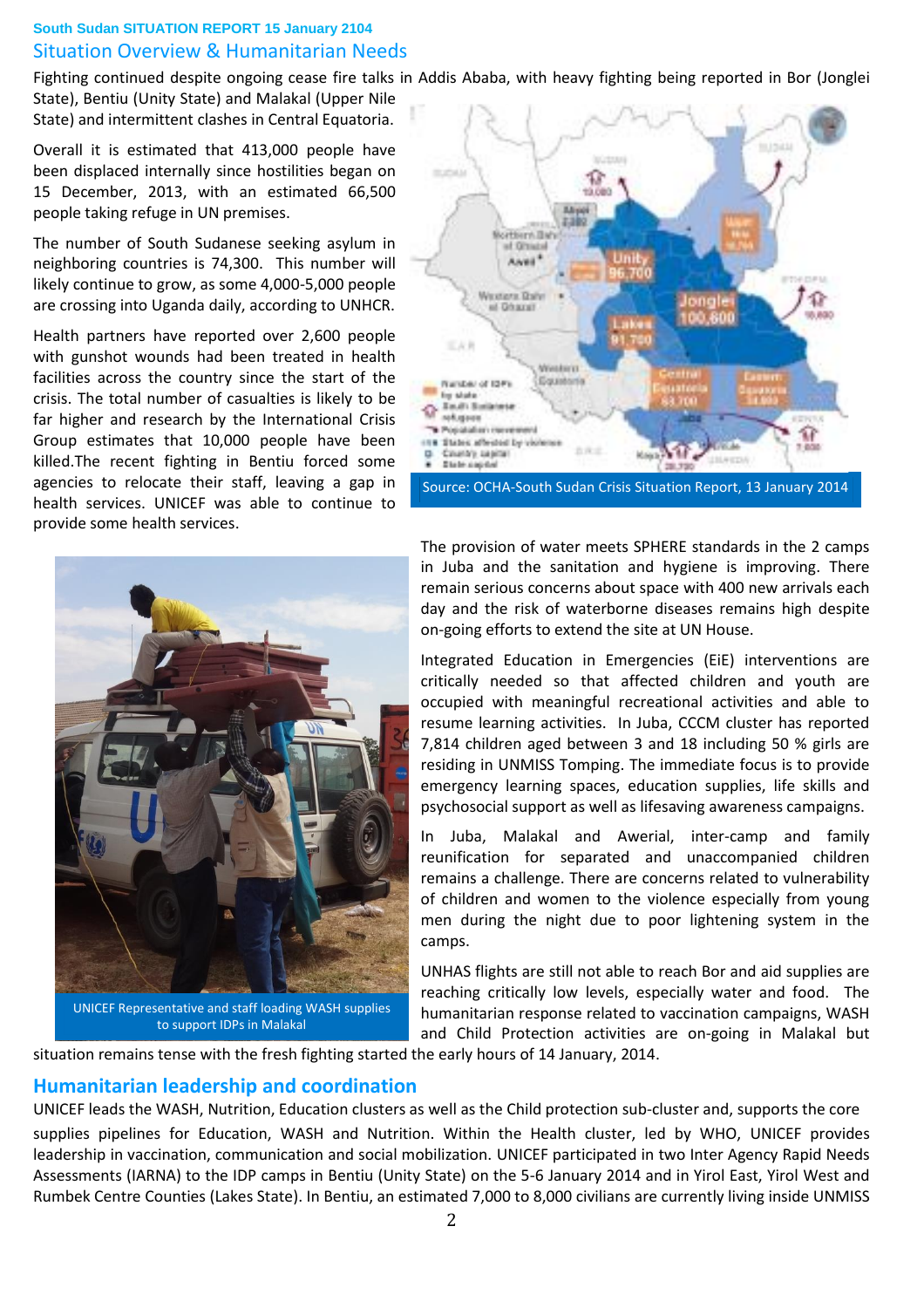compound in Bentiu and another 300 are reportedly in UNMISS Pariang camp. Civilian protection is a significant issue as most of the IDPs felt highly insecure inside the base. There is a continuing risk of familial and inter-communal violence. Women have also reported incidences of rape by armed forces. Measles, malaria, respiratory tract infections and diarrhea are leading causes of morbidity in the camps. Poor hygiene and limited sanitation facilities increase chances of diarrheal disease outbreak. Priority humanitarian needs identified include: health, protection, shelter/NFI and WASH.

In Yirol East, Yirol West and Rumbek Centre Counties there are 7,380 displaced people. The situation is likely to deteriorate in Yirol East and West and Rumbek Centre if there is no timely relief assistance provided. Relocation of Awerial IDPs to other parts of Lakes state is eminent due to congestion and the displaced populations' hope for better services elsewhere. Lack of water, sanitation facilities, civilian protection, poor hygiene, malaria and severe and moderate acute malnutrition need immediate attention. Priority humanitarian needs identified include: food security, health, protection, shelter/NFI, education and WASH.

# Humanitarian Strategy

UNICEF's response strategy continues to focus on addressing the needs of the displaced populations. Due to security and access constraints, the initial response focused on IDPs in UN bases and those in areas that are accessible. UNICEF has already started responding in UN camps in Bor, Bentiu, Malakal and Awerial, however access to Bor and Malakal is extremely limited UNICEF will collaborate with partners to enhance protection for displaced populations and civilian populations impacted by the conflict and continue to exploit windows of opportunities to reach affected populations. In light of the deepening crisis, aid agencies are continuing to scale up operations to respond to increased displacement. This also includes contingency planning for the coming rainy season, which could further impair access due to impassable roads, cause secondary displacement due to flooding and further heighten the risk of diarrheal disease outbreaks in the highly congested camps.

# Summary Analysis of Programme response

**Health:** UNICEF is supporting health responses in three areas: integrated immunization campaign for measles, polio, vitamin A and deworming; a cholera outbreak preparedness; and maternal, newborn and child health integrating prevention of mother to child transmission of HIV (PMTCT). The health response have been scaled-up in Bentiu and Awerial IDP camps and includes identification of potential implementing partners, micro-planning and mobilization of essential drugs, equipment and delivery of supplies.

To date, a total of 32,846 children (6 months to 15 years) were vaccinated against measles and 32,079 children (0-15 years) received polio vaccine in 4 IDP camps in Juba, Bentiu and Awerial. The integrated campaigns also reached 19,280 children (6–59 months) with vitamin A supplementation while 2,478 children (1–5 years) were provided a single dose of deworming tablet in these 4 IDP camps. The immunization campaign in Awerial IDP camps, to reach 37,000 children under 15 years, is ongoing but has been delayed due to challenges with recruiting vaccinators. UNICEF also continues to support the County Health Departments and NGO vaccinators in the implementation of routine immunization across the country and immunization campaigns in the IDP camps by ensuring the operation of 59 cold chain facilities with supplying fuel in collaboration with UNMISS.

On cholera preparedness, UNICEF is working closely with WHO and MSF to mobilize Cholera Therapeutic Care (CTC) kits for pre-positioning. UNICEF is also supporting preparations for an Oral Cholera Vaccination campaign in the IDP camps with provisions of cold chain facilities and logistical support including procurement of vaccines, pending agreement by Health Cluster.

In collaboration with WHO and UNFPA, coordinated through Health Cluster, support is being provided for Maternal, Newborn and Child Health services including essential drugs and equipment such as primary health care kits, diarrheal management kits, clean delivery kits and Insecticide Treated Nets (ITNs) for children and pregnant women.

**Nutrition:** In addition to reaching 18,928 children under 5 years with high energy biscuits and Vitamin A supplementation, mass screening of <5 children in the camps has started and will be done on a regular basis. The treatment of 30 children under 5 years of age with severe acute malnutrition has begun in Juba. Therapeutic milk (F75 and F100) has already been delivered to CWW for in-patient care while UNICEF is advocating with UNMISS for setting-up of a stabilization center in UNMISS IDP location in Juba. The treatment of severe acute malnutrition is on-going in Awerial (Lakes State) supported by a UNICEF partner CCM. The distribution of high emergency biscuits will be started soon in Awerial IDP Camp. Cases of malnutrition SAM/MAM will be referred to Wunrock, Aweng and Turalei OTP sites run by ACF-USA. The 100 cartons of high energy biscuits are being delivered to Malakal. In Twic IDP Camp (Jonglei State), nutrition screening (MUAC) showed that 3.5% & 7.4% have Severe Acute Malnutrition (SAM) and Moderate Acute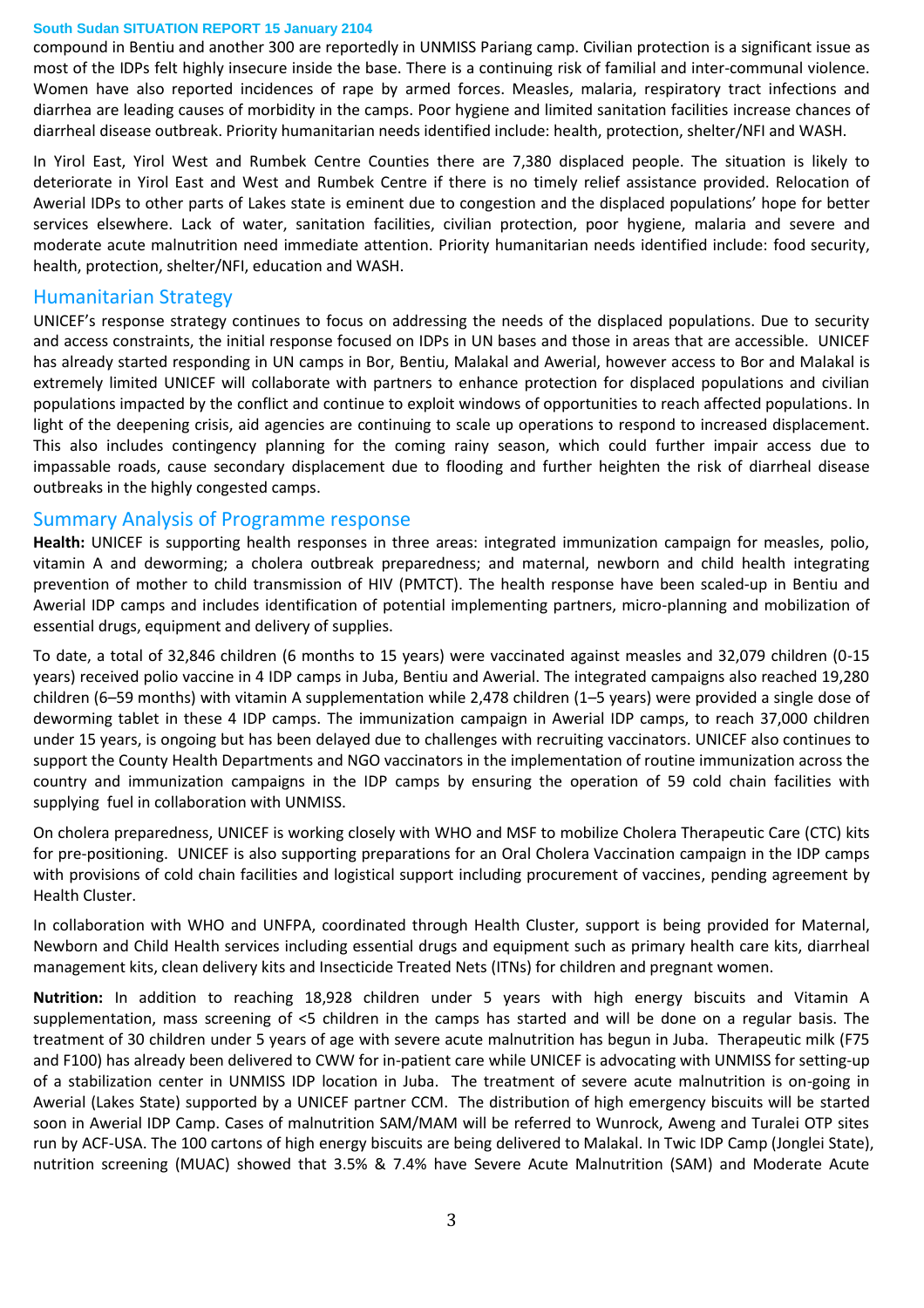Malnutrition (MAM) respectively. The nutrition cluster is working to mobilise partners to address the gaps in nutrition interventions in Bentiu and Bor.

**WASH**: As more humanitarian space becomes available WASH services are becoming critical for the survival of IDPs located in UNMISS bases around the country. Water trucking has become main the source of water to the IDPs in these locations making the cost of service delivery very high. UNICEF continues to work with NGO both in Juba and outside Juba, including Bor, Bentiu, Awerial, Katigiri and Malakal.

In Juba, a total of 15 litres of water per person per day is being delivered to IDPs at UN sites. 60 more latrines will be constructed to reach the target of 400 latrines ensuring WASH services are easily availed by 17,459 registered persons to date. UNICEF is working with NGO partner - Nile Hope to address drainage issues in Tongping which heighten disease risks. UNICEF will accelerate hygiene promotion and has entered into partnership with INTERSSOS to work in Tongping area.

In Awerial, UNICEF in partnership with RUWASSA has started latrine construction and hygiene promotion to reach 84,000 IDPs. So far 50 latrines have been built using manual digging. An excavator will be used to expedite the latrine construction to reach the target of 50 constructed latrines per day. WASH partners, OXFAM and AWODA are supported with core supplies such as squatting plates and chlorine.

In Bor, UNICEF in partnership with IAS has constructed 50 latrine under great difficulty while trying to provide water for the displaced population camping within the UNMISS base in Bor. Hygiene promotion is ongoing for 9,000 IDPs, and distribution of WASH NFI, (Soap, Water treatment products and buckets) has been completed.

In Malakal, UNICEF and implementing agencies IOM and UNMISS constructed 176 latrines and supported access to 12l/per/day of safe water for 12,000 IDPs at UNMISS camps. Hygiene promotion is being conducted by World Vision.

In Bentiu, lack of implementing partner's support is affecting the delivery of WASH services to 8,800 IDPs in the area. However, water supply has been installed by ICRC and has attained 15l/per/day. UNICEF has airlifted core WASH supplies (Hygiene kits, squatting plates and 2x 5m3 collapsible tanks). WASH team composed of Hygiene Promoter, PHP staff and WASH Specialist will be relocated to Bentiu to accelerate the response and increase the number of latrines.

**Child Protection:** In Juba, to date 189 children have been identified as unaccompanied, an increase of 9% this week and of which 30 children have been reunified with their families. A total of 76 cases of missing children have been documented, an increase of 5% since the last report, of which 14% (11 cases) have been reunified. Systems for individual case management for the unaccompanied children and foster care arrangement are working well. 73 children are in foster care. UNICEF is currently working to develop a psychosocial strategy for the two camps. IRC has set up a referral centre in the camp for child survivors of GBV and children continue to be referred to these services during this reporting period.

In Malakal, UNICEF has increased its presence and has set up a system for the identification and registration of separated and unaccompanied children with IOM. There has been report of rape during the fighting and UNMISS Human Rights is currently conducting investigation. Emergency Child Protection supplies have been prepositioned (6 recreation kits, 6 ECD Kits, 250 sleeping mats and 25 plastic sheets) for the provision of psychosocial activities in the camp, mainly for Child Friendly Space (CFS) and have identified Social Workers and community volunteers to facilitate psychosocial activities.

In Awerial, UNICEF and its partners have stepped up efforts to identify and document separated and unaccompanied children with Save the Children International since 8 January 2014. So far a total of 21 unaccompanied children have been identified, of which 8 children have been reported missing by their parents or regular care givers and 2 children have been reunified with their parents. Emergency supplies prepositioned include 10 recreational kits, 20 hygiene kits, and 20 CFS kits and a location to set up a Chid Friendly Space to conduct recreational activities

**Education**: In Lakes and Warrap states, UNICEF and partners have made arrangements to conduct an assessment to identify and register displaced learners in the IDP camps. Options are considered to provide psychosocial support services and education that can build life skills and promote peace building messages to strengthen resilience and provide coping mechanisms to the affected children and youth in IDP camps across the country, UNICEF is engaging with Ministry of Education on the facilities that might be destroyed or occupied by the warring parties.

# Communications for Development (C4D)

The promotion of the behaviours and key survival practices covering Immunization, Nutrition, WASH, Separation of children, GBV, HIV/AIDS, are being implemented through sectors and cluster partners. C4D will support Child Protection